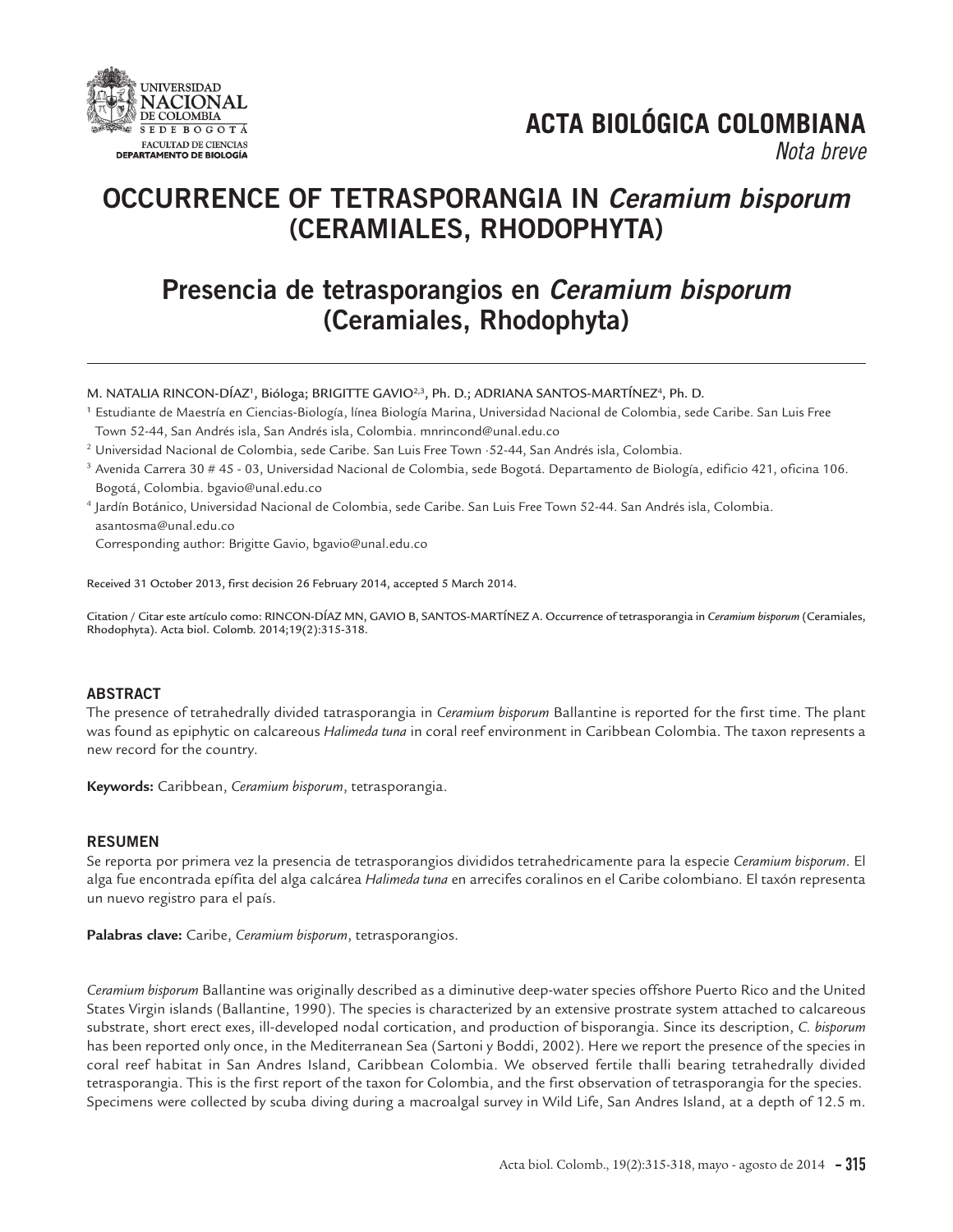Algae were preserved in 5 % formalin in seawater. In the laboratory, plants were carefully removed from the substrate, stained with 1 % aniline blue and observed with a BX51 Olympus microscope (Olympus, Tokyo, Japan). Photographs were taken with a digital camera Moticam 2.0 (Motic, Hong Kong) mounted on the microscope.

#### *Ceramium bisporum* **Ballantine**

Type locality: Grappler Bank, offshore Puerto Rico, dredged 55-90 m.

Plants diminute, epiphytic on *Halimeda tuna*. Thalli prostrate and erect (Fig. 1), attached to the substrate by rhizoids. Erect axes to 1.4 mm tall. Axial cells in prostrate axes 25 µm diameter, 75-90 µm long.

Nodes scarcely developed, formed by a single band of cells, axial cell 30 um diameter and 65 µm long, node 40 µm diameter, 22 µm long, formed by four rectangular periaxial cells, wider than long 7-7.5 µm long x 10-12 µm wide (Fig. 2); tetrasporangia tetrahedrally divided, generally one, sometimes two per node, 55 µm diameter, not covered by nodal cells (Figs. 3, 4). Gametophytes were not observed.

Specimens observed: NRD 055, NRD 142, wild life (12° 30' 30, 77" N - 81° 43' 45, 53"W), San Andrés Island, 2/IX/ 2012; collected by hand, at a depth of 12.5 m.

Remarks: *Ceramium bisporum* is characterized by its small size, creeping nature, and minimally developed nodal cortication (Ballantine, 1990). In the Western Atlantic, there are six *Ceramium* species with nodal cortication similar to *C. bisporum*: *C. affine* Setchell and Gardner, C. cimbricum f. *flaccidum* (Petersen) Furnari and Serio, *C. codii* (Richards) Mazoyer, *C. comptum* Børgesen, *C. leptozonum* Howe, and *C. reptans* Cho and Fredericq.

However, these species differ from our specimen in the following characteristics (Table 1): *C. affine* has a node formed by 2-3 cortical bands (Setchell and Gardner, 1930), while our specimen has only one band (Fig. 2); *C. cimbricum* f. *flaccidum* and *C. codii* have tetrasporangia partially covered by short cortical cells (Setchell and Gardner, 1930; Schneider and Searles, 1990: p. 379, as *C. fastigiatum* f. *flaccidum*; Cho and Fredericq, 2006), while in our specimen the tetrasporangia are naked (Figs. 3, 4); *C. comptum* has a much larger thallus and axes with a diameter at least twice the size of our specimen (Taylor, 1960), as well as more than four pericentral

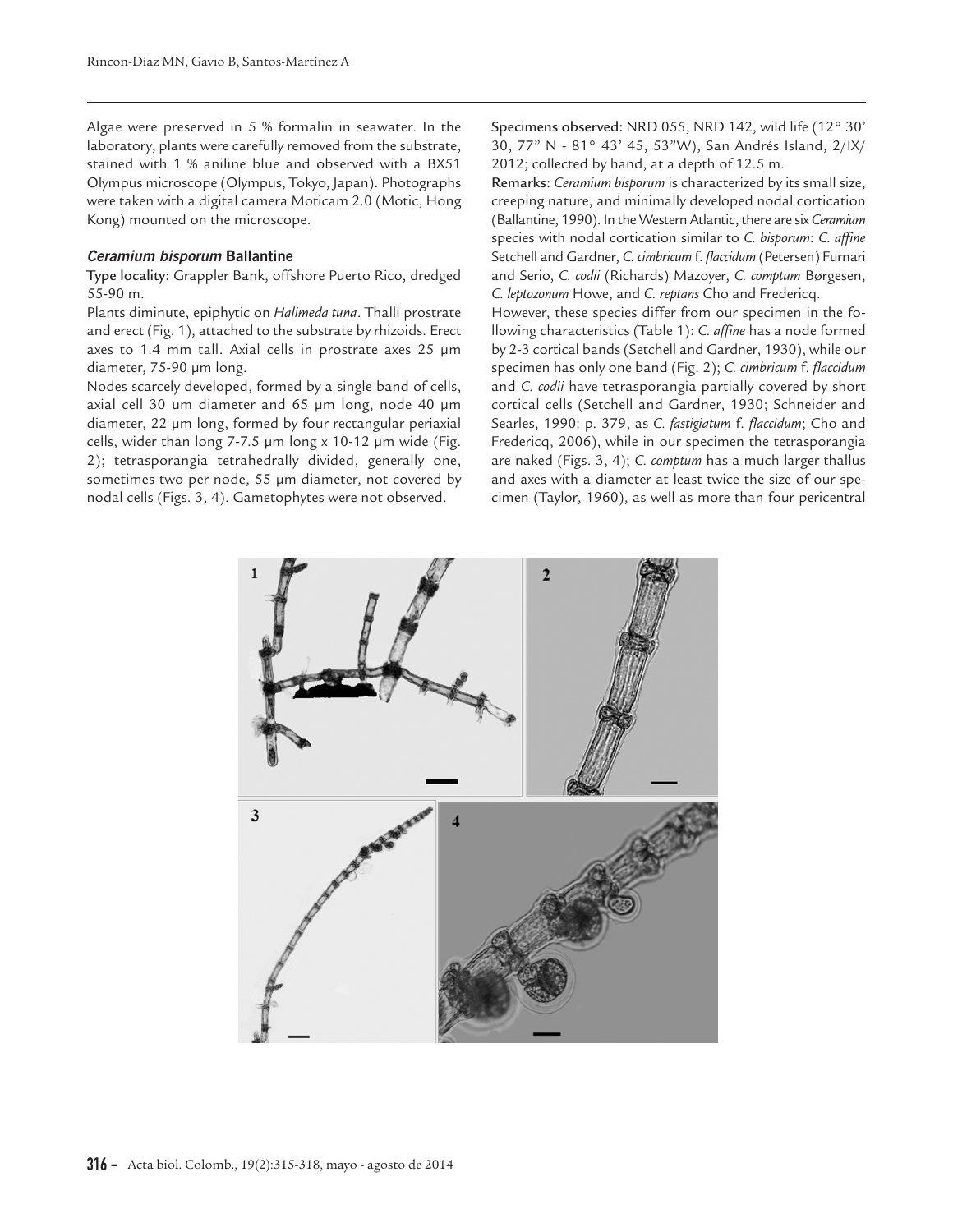|                                             | Table 1. Comparison among Ceramium species in the Western Atlantic. |                                                                   |                                                                    |                                                         |                                                     |                                                                         |                                                |                                                |
|---------------------------------------------|---------------------------------------------------------------------|-------------------------------------------------------------------|--------------------------------------------------------------------|---------------------------------------------------------|-----------------------------------------------------|-------------------------------------------------------------------------|------------------------------------------------|------------------------------------------------|
|                                             | C. affine                                                           | C. cimbricum f. flaccidum                                         | C. codii                                                           | C. comptum                                              | C. leptozonum                                       | C. reptans                                                              | C. bisporum                                    | Ourspecimen                                    |
| Habit                                       | Mainly erect                                                        | Prostrate axes bearing<br>erect branches                          | Prostrate axes<br>bearing erect<br>branches                        | prostrate<br>Mainly                                     | Mainly erect                                        | Prostrate axes<br>bearing erect<br>branches                             | prostrate, with<br>rare erect axes<br>Mainly   | Prostrate axes<br>bearing erect<br>branches    |
| lenght (mm)<br>Thallus                      | 5-24                                                                | $\rm To$ $100$                                                    | $0.3 - 0.6$                                                        | S                                                       | $T0$ 80                                             | $0.8 - 1.2$                                                             | $0.2 - 1$                                      | To $1.4$                                       |
| Axial cell diameter<br>x length (m)         | 54-68 x 198-240                                                     | $60\times400$                                                     | $16 \times 49$                                                     | 75 x 300                                                | 40-72 x 60-280                                      | $31 \times 74$                                                          | 30                                             | $30\times65$                                   |
| periaxial cells<br>Number of                | 4                                                                   | $^{4-6}$                                                          |                                                                    | $\overline{4}$                                          | $8 - 10$                                            | 5                                                                       | 4                                              |                                                |
| Node corrication                            | 1 acropetal row                                                     | 1 acropetal row                                                   | 0-1 basipetal row<br>l acropetal row,                              | 1 acropetal row                                         | 0-1 acropetal row                                   | 1-2 acropetal rows,<br>0-1 basipetal rows                               | 0-1 acropetal row                              | 0 acropetal row                                |
| Tetrasporangia<br>(diameter, m)<br>features | node, naked (52-61)<br>abaxial, 1-2 per<br>Unilateral,              | Spherical, partially<br>covered by nodal<br>cells, 1 to many (60) | Partially covered<br>by nodal cells,<br>2 per node,<br>$(37 - 38)$ | 1-2 per node,<br>nodal cells<br>partially<br>covered by | Spherical, naked,<br>solitary to<br>whorled (50-65) | almost completely<br>Whorled at node,<br>nodal cells (45)<br>covered by | naked, 1 to<br>whorled (35-48)<br>Bisporangia, | Tetrasporangia,<br>1-2 per node,<br>naked (55) |
| References                                  | Hollenberg, 1976;<br>Barros-Barreto<br>Abbott and<br>et al., 2006   | Littler $et$ $d$ , 2008                                           | Fredericq, 2006<br>Cho and                                         | Børgesen, 1924;<br>Taylor, 1960                         | Littler et al., 2008<br>Taylor, 1960:               | Cho and Fredericq, Ballantine, 1990<br>2006                             |                                                | This work                                      |
|                                             |                                                                     |                                                                   |                                                                    |                                                         |                                                     |                                                                         |                                                |                                                |

| ١<br>١<br>í<br>í<br>l<br>í<br>í<br>í |
|--------------------------------------|
| í<br>l<br>j<br>í<br>Ï<br>J<br>ı<br>i |
| ١<br>l<br>l                          |
| l<br>ļ<br>l<br>í                     |
| ì<br>í                               |
| I<br>֕<br>1<br>i<br>١<br>۱<br>I      |
| l<br>l<br>l<br>í<br>ł<br>ł<br>ł      |
| í<br>í<br>i<br>l<br>l<br>í<br>İ      |
| l<br>l<br>l<br>١<br>ļ<br>֠           |
| l                                    |
| į<br>ł<br>J<br>ì<br>l<br>ł           |